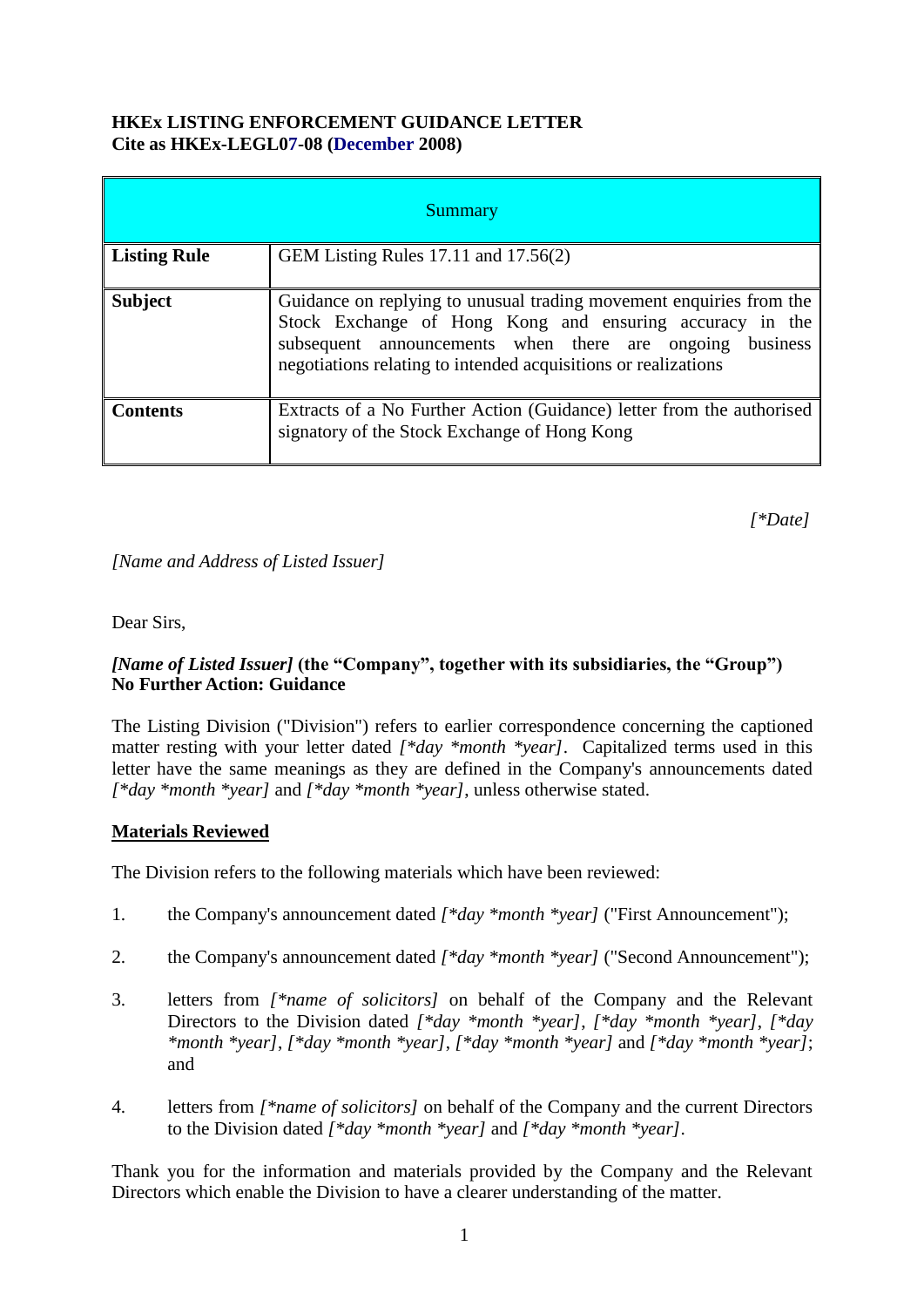## **Facts**

- 1. On *[\*day \*month \*year (day 1)]*, in response to the Division's enquiries at around *[\*time]* on unusual trading price and volume movements in the Company's shares, the Company published the First Announcement pursuant to Rule 17.11 of the GEM Listing Rules ("GLR") after the market closed, which stated inter alia that the Directors were not aware of any reason for the unusual movements, and that there were no negotiations or agreements relating to intended acquisitions or realizations which were discloseable under Chapters 19 to 20 of the GLR.
- 2. On *[\*day \*month \*year (day 6)]*, being the next business day after publication of the First Announcement, the Company informed the Division that an independent third party had approached the Relevant Directors in early *[\*month \*year]* for a possible acquisition of a majority interest in the Company, which if implemented would result in a change in control of the Company as well as a consequential general offer for the outstanding shares. The Company requested a suspension of trading from *[\*time]* on *[\*day \*month \*year (day 6)]*.
- 3. On *[\*day \*month \*year (day 7)]*, the Company published a clarification announcement disclosing the Proposal, i.e. the Second Announcement, before the market opened. Trading resumed on the same day. In the Second Announcement, the Company stated that it had inadvertently omitted to disclose information which may be discloseable under GLR17.10, and that subsequent to the issue of the First Announcement, the Board was informed by the Relevant Directors that they had been approached by an independent third party in early *[\*month]* regarding the possible acquisition.

#### **Comment**

The submissions from the Company and the Relevant Directors referred to above received during the course of our investigation into this matter revealed that the Relevant Directors had been in negotiation with an independent third party regarding different forms of business cooperation since early *[\*month \*year]*. In early *[\*month]*, the independent third party made a unilateral Proposal, in draft form, to the Relevant Directors in relation to the acquisitions of a majority interest in the Company. As the Proposal had yet to be discussed between the parties concerned, the Relevant Directors considered the Proposal to be preliminary and that the Company was not under any obligation to disclose the Proposal in the First Announcement.

Based on the materials available, the Division is of the view that there is prima facie evidence that the First Announcement was not accurate and complete in all material respects as required by GLR17.56(2) because it contained a confirmation that there were no negotiations relating to intended acquisitions or realizations which were discloseable under Chapters 19 to 20 of the GLR which does not appear to have been the case.

#### **Action**

Having reviewed the materials made available to the Division, the Division is of the view that the inaccurate and incomplete disclosure in the First Announcement may in other circumstances have led to disciplinary action against the Company and the Relevant Directors.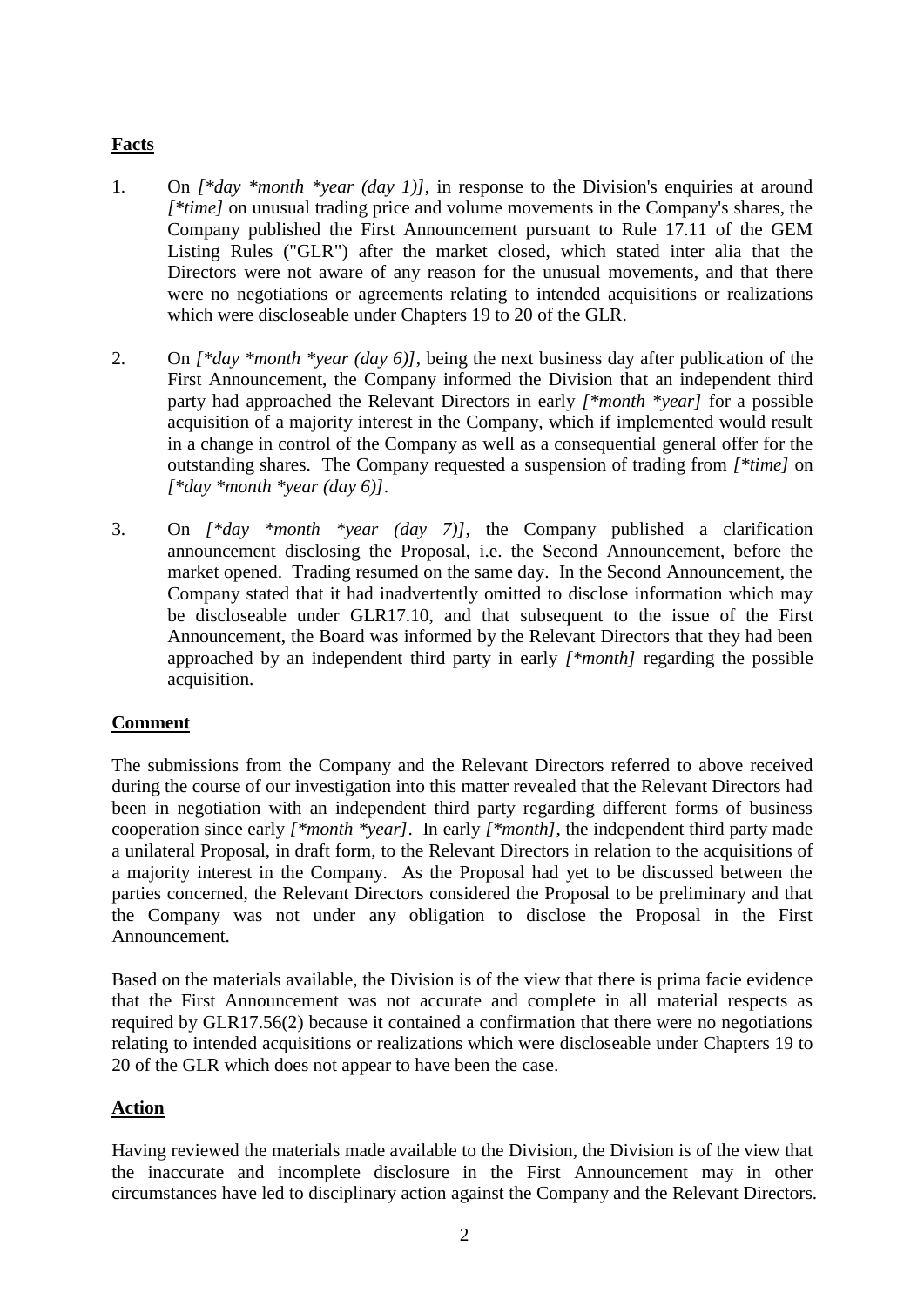Further, the Relevant Directors remain liable for actions they took as directors of the Company despite their subsequent resignation from the Board, and disciplinary action could be taken against them subsequent to their resignation.

However, the Division has decided not to take any further disciplinary action. In coming to this decision the Division has taken into account the following factors and conduct subsequent to the events in question.

The Division notes that in respect of what we believe to be the inaccurate and incomplete disclosure in the First Announcement, the Relevant Directors were prompt in taking remedial actions, including the request for suspension in trading of the Company's shares pending publication of a clarification announcement, and the publication of the Second Announcement. As a result, there was no trading in the Company's shares between the publication of the First Announcement and the Second Announcement and in the circumstances the First Announcement made may not have impacted on shareholders to a significant degree.

The Division has also noted the subsequent change in control and complete change in Board composition of the Company since the conduct covered by our investigation. We note however that the information available to us indicates that the Relevant Directors (i.e. those in office at the material time) are still currently occupying management positions within the Group.

It should be noted that our decision is not and should not be interpreted as an agreement on the Company's assessment of the price-sensitivity of the relevant matters or an endorsement in any way of the Company's conduct in this case. Please also note that our decision in this case is based on the facts and circumstances prevailing at the material time, and does not serve as a precedent for other cases or apparently similar factual scenarios which given the passage of time or difference in circumstances may be treated differently.

## **Guidance**

- 1. A fundamental principle underlying listed issuers' announcements and other disclosures made under the GLR is that they must be timely, accurate and complete, and not misleading or deceptive. In the context of responding to enquiries made of listed issuers by the Division concerning unusual movements in trading of the relevant listed securities, notwithstanding the standard form wording given in Note 2 of GLR17.11, issuers and their directors should exercise great caution before giving a blanket negative confirmation relating to the presence of negotiations or agreements referred to under GLR17.11. Failure to do so may result in a breach of GLR17.56(2). We would also draw your attention to the Exchange's announcement of 11 September 2006 which provides guidance on timeliness and accuracy of disclosure of pricesensitive information.
- 2. In responding to price alert enquiries from the Division, while the Division appreciates confidentiality concerns regarding ongoing business negotiations, where there is unusual trading movement triggering enquiries from the Division under GLR17.11, the Company is required, in addition to giving confirmations about directors' dealings and matters discloseable under GLR17.10, to also notify the Division of ongoing business negotiations relating to intended acquisitions or realizations discloseable under Chapters 19 to 20 of the GLR. This obligation is